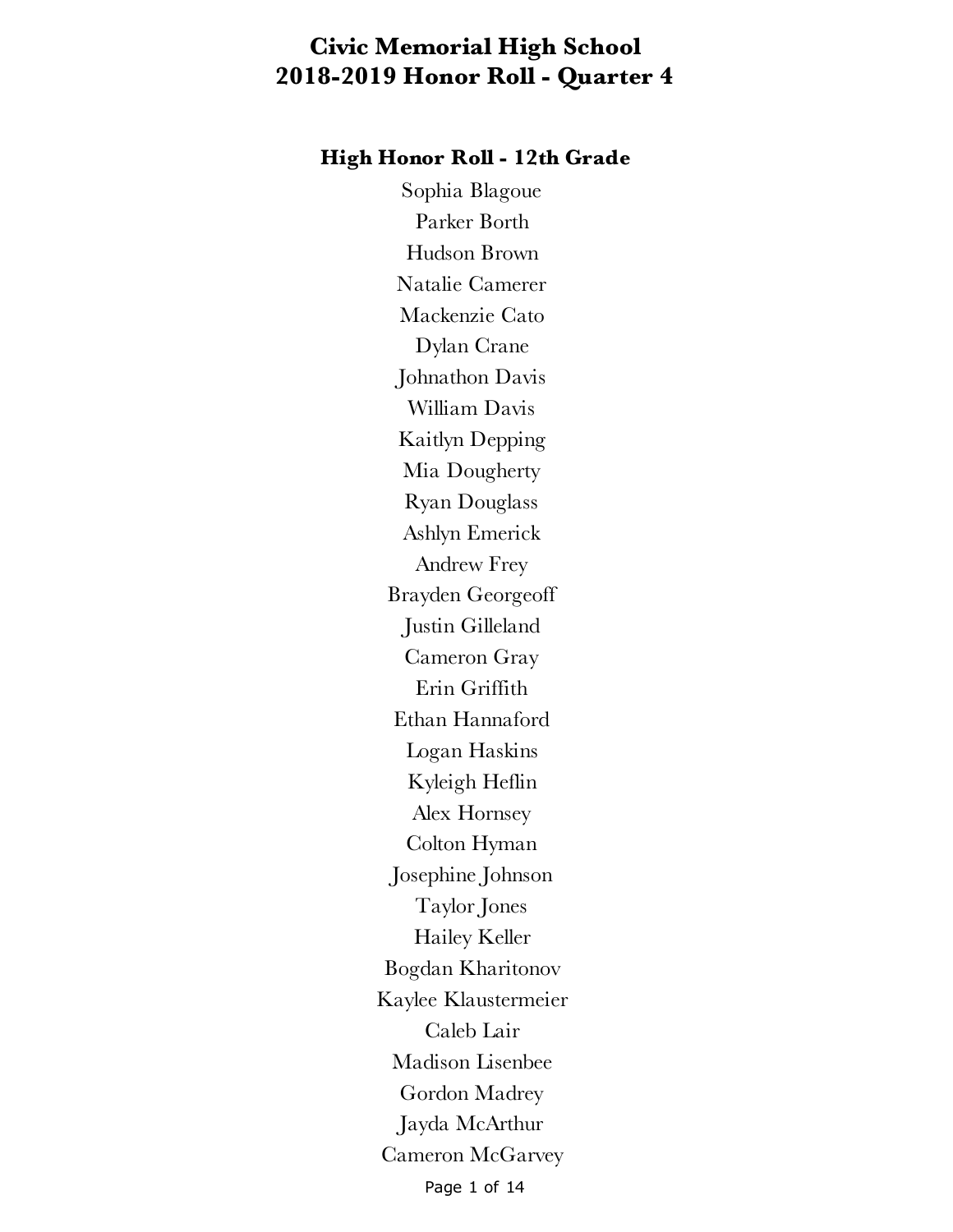Madyson Meiser Chase Morgan Emily Morin Nicholas Neal Kharissa Norvell Ryan Pierce Emily Pipkin Jenna Robinson Savannah Rothe Clark Sasek Madison Schaaf Jacob Schillinger Brayden Shirley Sidney Skaggs Erin Spahr Jayson Spanhook Allison Stacks Mercedes Stewart Megan Sumpter Seth Terry Emily Westerhold Kaitlynn Wrenn Kyle Zipprich

#### **High Honor Roll - 11th Grade**

Page 2 of 14 Montana Armbruster Jason Banks Shelby Bedwell Melanie Bell Alexis Boverie Grace Braun Mackenzie Butler Jenna Christeson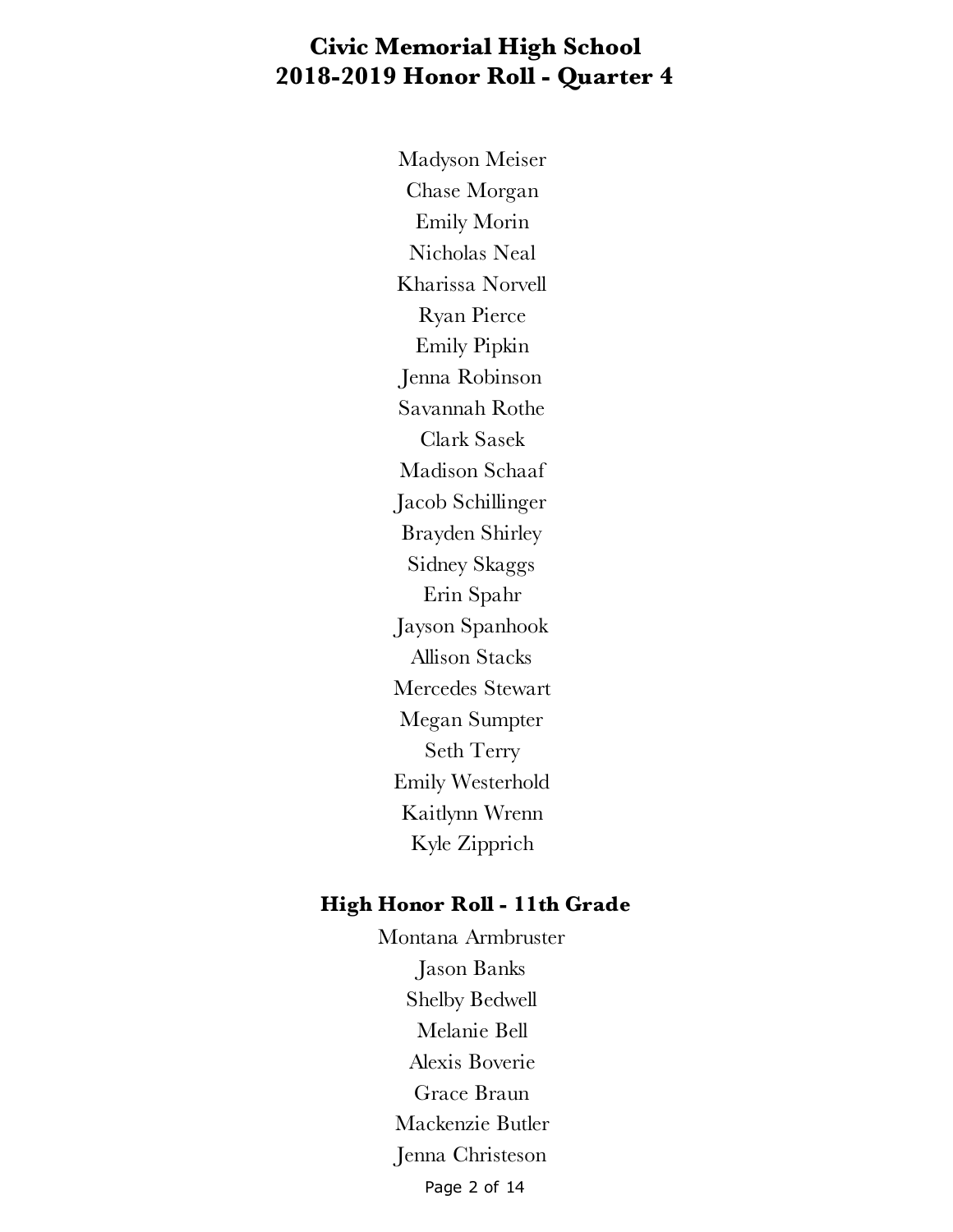Page 3 of 14 Isaiah Church Kya Collman Wyatt Cooper Samuel Copeland Dannielle Dankenbring Elliott Deardeuff Jaden Devino Carmen Ehlers Madelyn Ehlers Madison Emshousen Zoey Ewing Emily Fitzgerald Brennan Flaherty Taryn Geiger Kate Griffith Anna Hall Grant Halley Malynn Hannaford Rebecca Harkey Jacob Harmon Sydney Henke Lucas Herrin Travis Hilligoss Jessica Hogan Mary Jae Kirby Benjamin Lair Griffin Landers Grant Lane Keaton Linkeman Caitlyn Martin Sidney Martin Matthew Moore Justin Mosby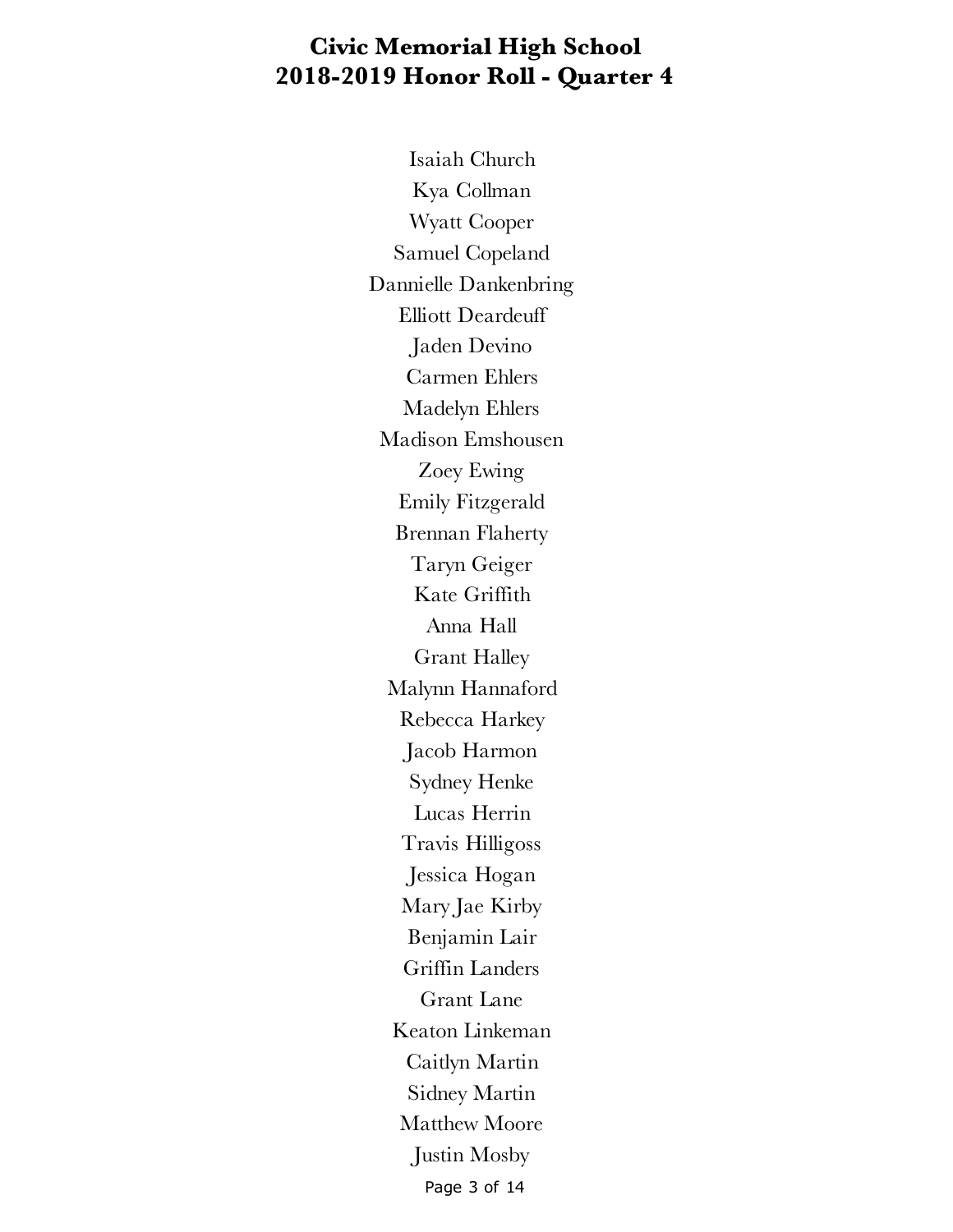Abigail Ottwell Mary Pearson Samuel Poulsen Chandler Powell Austin Prindable Shelly Qiu Austin Reed Justin Reiske Nathan Ricci Aaliyah Robinson Kimberley Seeley Justis Sine Toby Singleton Jonathan Slone Stella Smith Sydney Stuart Alexis Summers Noah Turbyfill Nicholas Vaughn Annaston Walker Drake Walker Nicholas Walker Gavin Witsken

#### **High Honor Roll - 10th Grade**

Page 4 of 14 Josephine Alcorn Peyton Bechtold Jenna Bloodworth Reese Borth Madelyn Brockman Nolan Brooks Norah Bryant Harper Buhs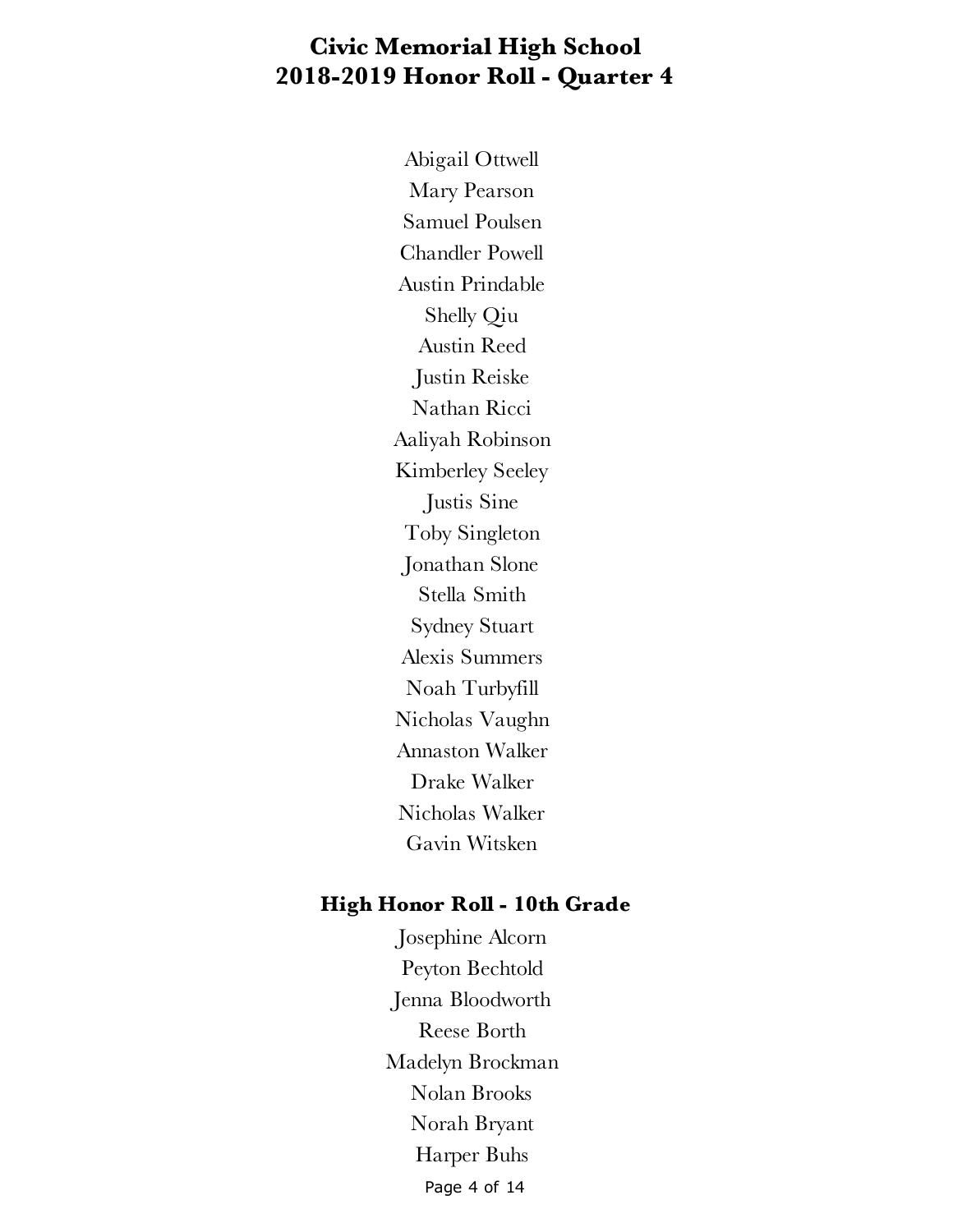Page 5 of 14 Hannah Butkovich Addison Callies Amelia Canham Ryanne Clendenny Gracie Courtoise Brittain Davis Emma Davis Mandy Drew Dillon Dublo Reese Ferguson Meredith Flack Danielle Fowler Isabella Garrett Abbi Geiger Chloe Gleason Andrea Gray Grace Gross Devon Gunning Allyson Hardy Hunter Hargrave Ariana Haskins Morgan Henkhaus April Hornsey Shane Hosto Jaiden Huhsman Brayden King Sierra LaTempt Mattie Lively Kennedy Loewen Emily Luck Madison McCabe Evan McIntire Brittney Mihalich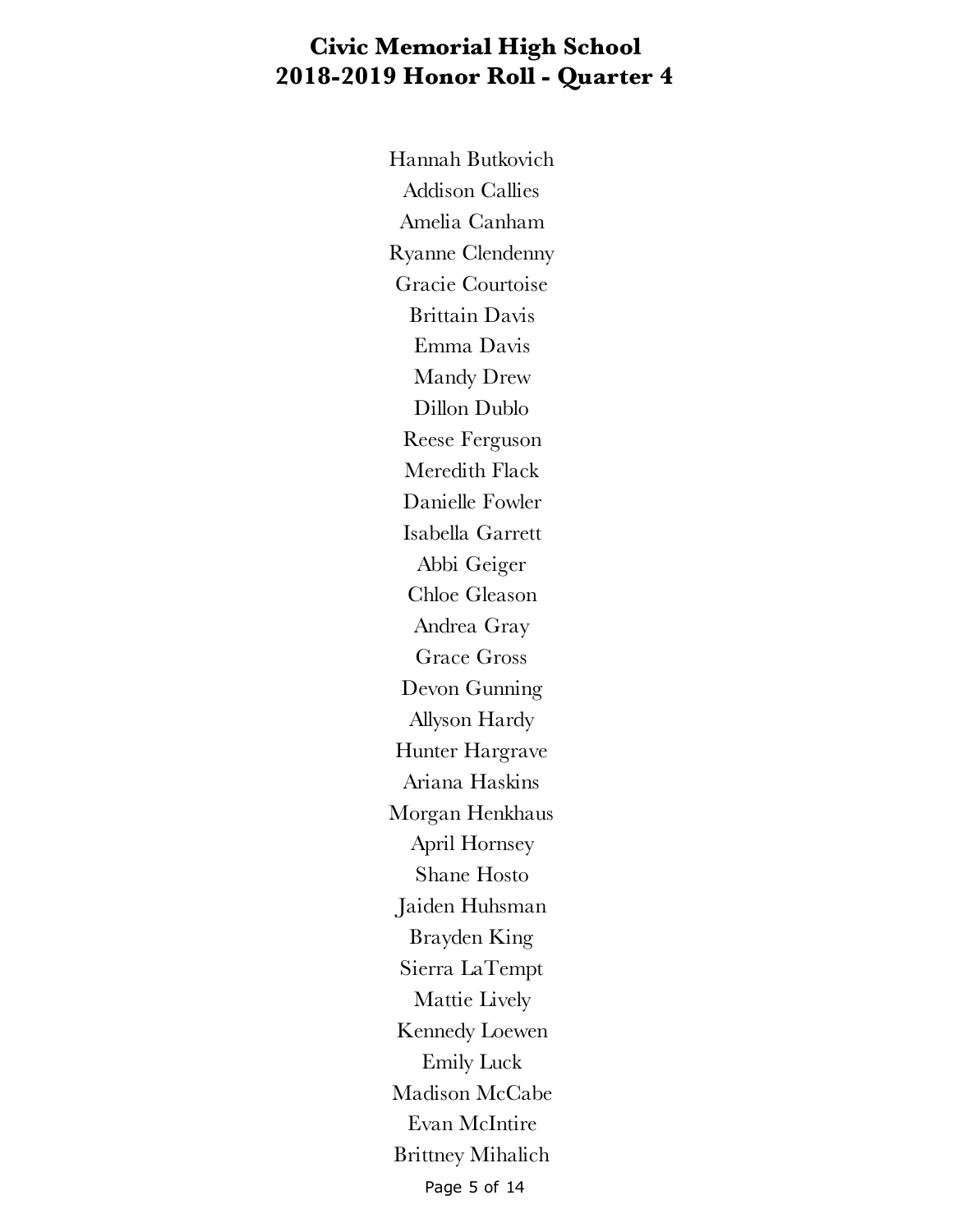Melissa Miller Spenser Moore Megan Morin Leslie Nunez Kaelan Ott Azia Ray Marissa Rorie Austin Scheffel Ethan Scott Taylor Seely Gavin Shelton Clint Shive Emma Shouse Brendon Smith Sara Smith Hannah Sontag Tori Standefer Gracie Stauder Kaeden Toenyes Dominick Torres Marcus Tuckson Caine Tyus Caleb Tyus Elizabeth VonBergen Genna Webster Chandler White Olivia Whitlock Andrew Wieneke Mackenzie Williams Molly Williams Jackalynn Woelfel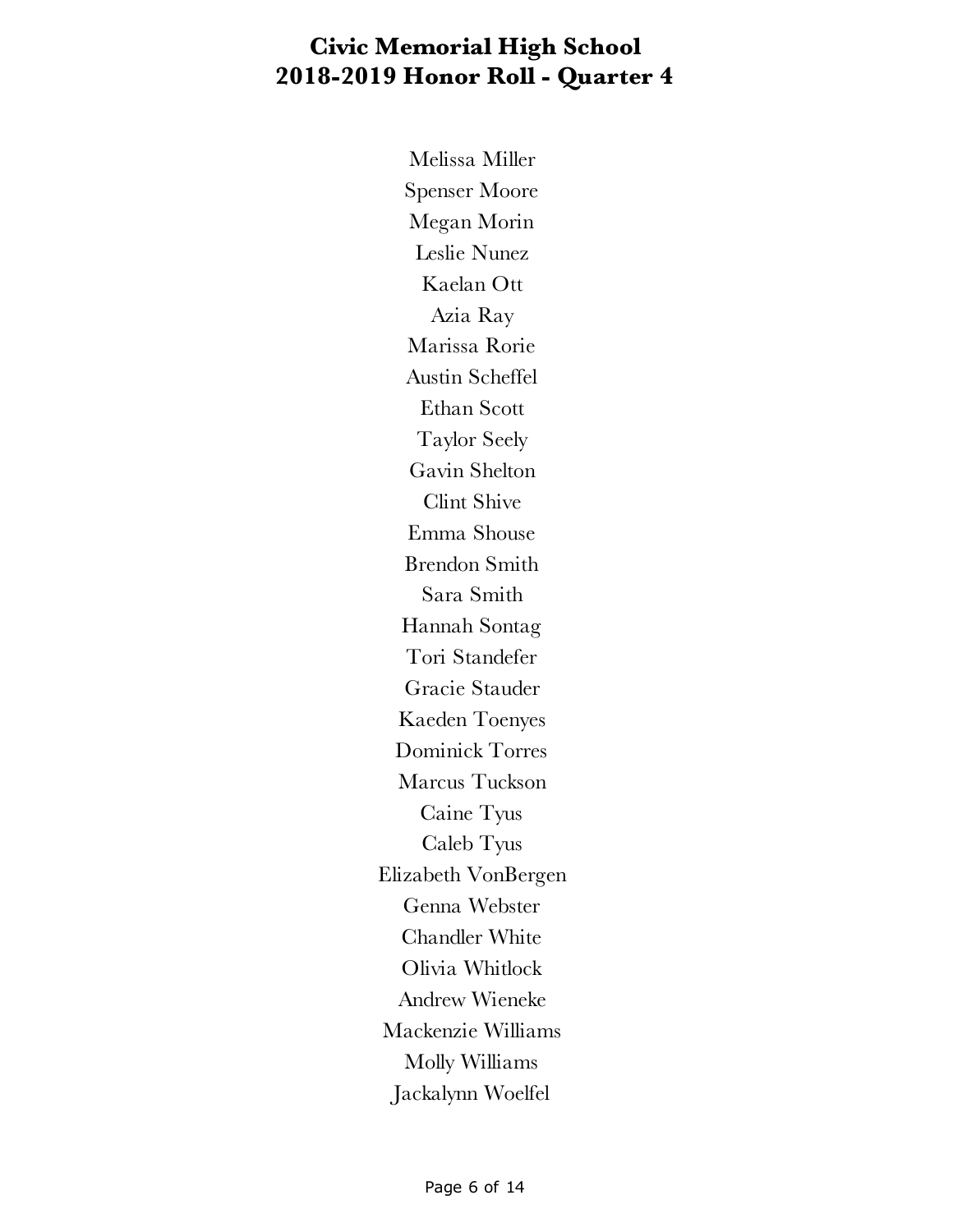#### **High Honor Roll - 9th Grade**

Page 7 of 14 Kaylyn Aiello Elysia Anderson Kennedy Bickmore Madelyn Brueckner Kylie Button Guadalupe Calixto Enes Celik Hailey Chappell Jake Cheatham Nina Chen Caroline Coffman Emily DeClue Abigail DeSherlia Lauren Dunlap Collin Elledge Jordan Gleason Matthew Haar Allison Hallstead Katelyn Hallstead Aslan Henderson Tara Highsmith Tanna Hoffmann Bradley Holder Savannah Knapsted Allie Lively Hannah McCann Madison McNealy Ethan Meiser Gannon Meyer Ella Middleton Brynleigh Mormino Peyton Mormino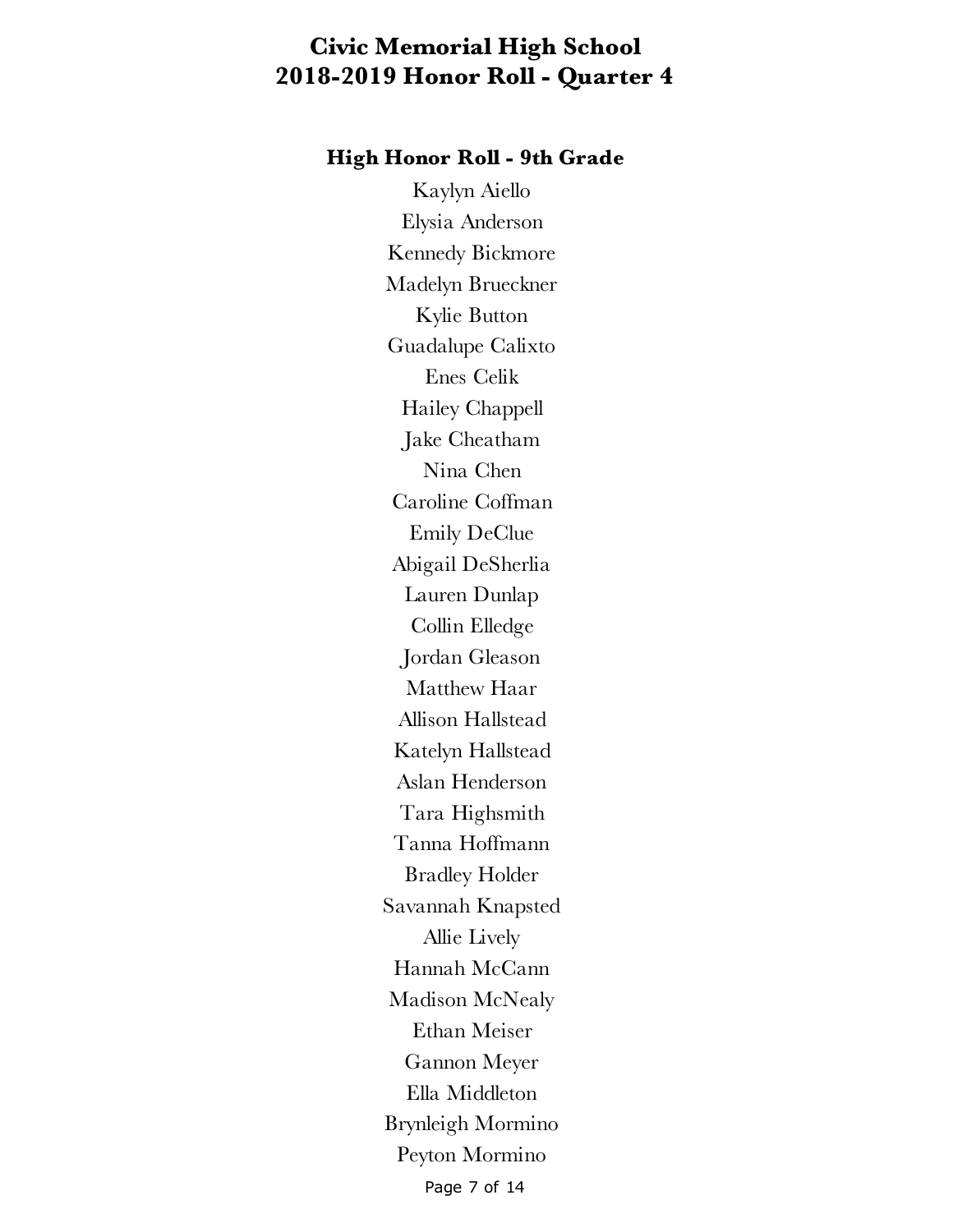Shelton Naumann Maura Niemeier Alexis Noel Isabella Norton Greta Oldendorph Shelby Paschedag Kaitlyn Peterson Daniel Reiske Annabelle Reno Madison Reynolds Toni Reynolds Jessica Schillinger Melina Schillinger Parker Scottberg Virginia Shelton AKoyia Smith Kaili Stanford Morgan Twente Kyle Unterbrink Aiden Vandeford Kaitlynn Wickenhauser Aubrey Wiley Emily Williams Nicholas Williams Grace Witsken Madeline Woelfel Emily Zimmerman Madysen Zyung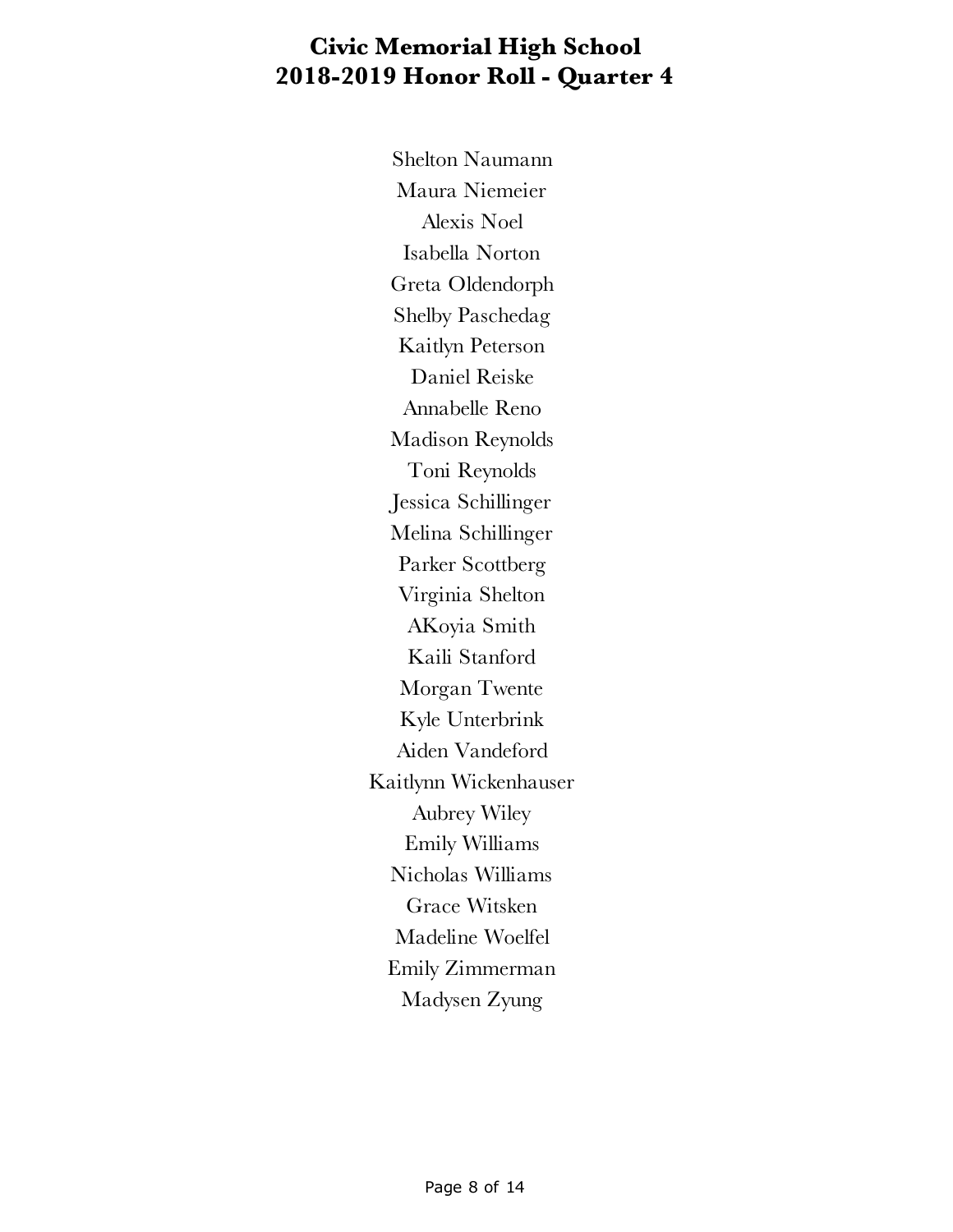#### **Honor Roll - 12th Grade**

Page 9 of 14 Christapher Allen Chandler Ayers Paige Bell Dustin Biesk Aaron Braden John Brandt Nickolas Brooks Nicholas Brown Elizabeth Bunch Sema Celik Dakota Cox Hannah Cruse Bristol Dahlen Jenna Daniels Gage Devers Catherine Dublo Katherine Durbin Bailey Frank Alexander Glover Daniel Gray Hunter Hatfield Drennon Hausman Cort Jackson Nicole King RayAnn Lawrence Clayton Lesemann Sara Markins Kaylee Mitchell Dara Rose Parks Morgan Phillips Rosa Ricks Nathaniel Sayles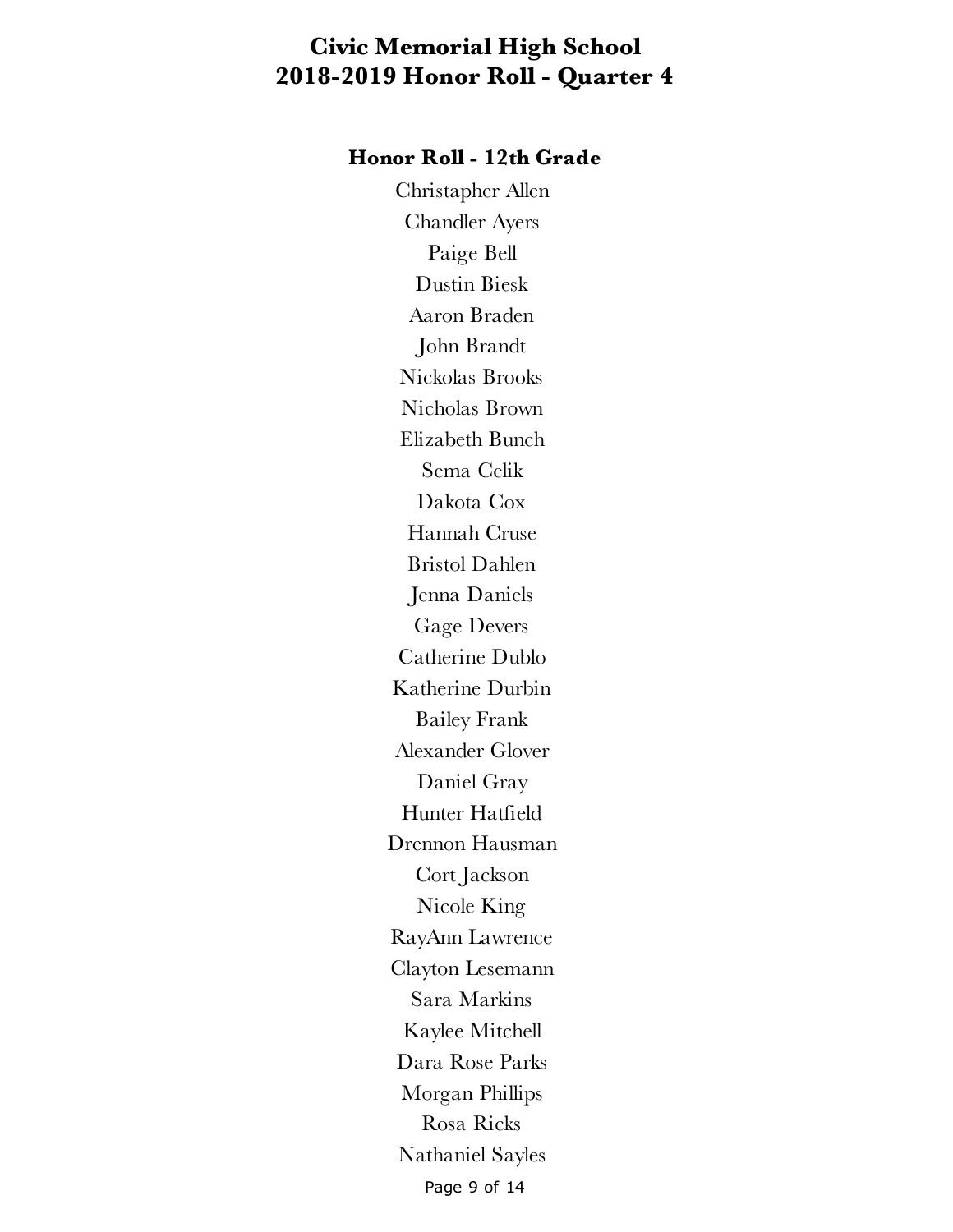Michaela Shirley Bethanie Simmons Jarrett Snyders Robert Snyders Lauren Sparrowks Drake Stephenson Shyanne Trotter Zachary Vaughn Jordan Wallace Emily Welch Makenna Williams

#### **Honor Roll - 11th Grade**

Page 10 of 14 Megan Belangee Olivia Bennett Samantha Biesk Cahki Clark Brianna Cooper Sarah Crull Sophie Daniels Lilly Drew Noah Dunlap Sarah Elledge Brandon Fields Isaiah Giffin Patrick Greenwell Aubrey Hall Mason Hall Hana Harlan Rylee Harrison Chasey Hartmann Maria Lewis Zoey Lewis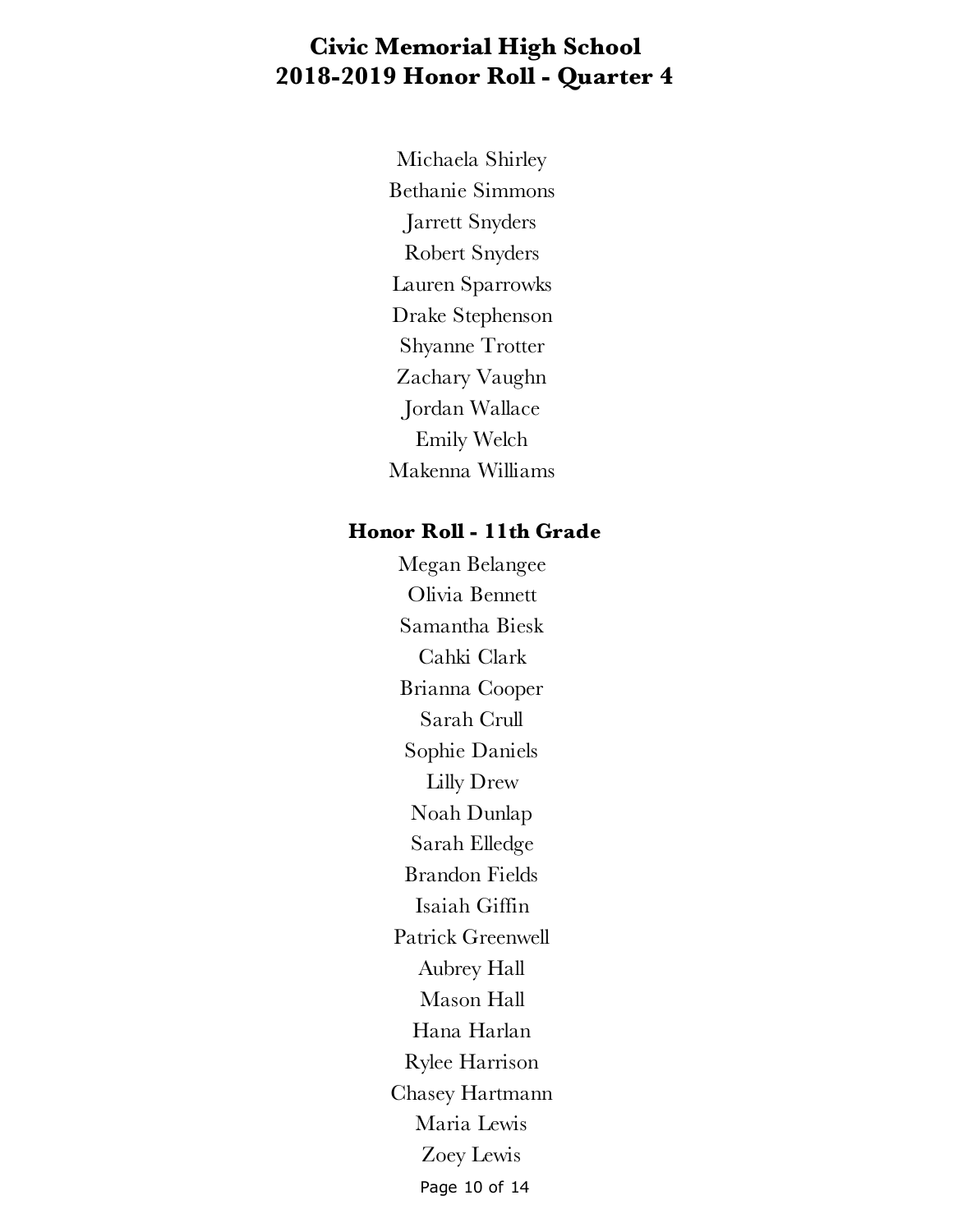Keaton Loewen Jacob Mennemeier Jordan Nolte Corey Nooner Keith Patton Paige Phillips Alex Reams Breona Sherfy Ross Simpson Lucas Slone Elijah Smock Allen Thomas Trevor Throne Tori Tucker Kennedie Tyler Kourtland Tyus Kati Wells Maggie White Max White Yamamoto Yasuhiro Hannah Yates

#### **Honor Roll - 10th Grade**

Page 11 of 14 Raegan Bechel Emma Books Tyler Brooks Julia Brown Keegan Burgard Vincent Cafazza Briley Christeson Braylen Cox Jacob Curvey Austin Ferrell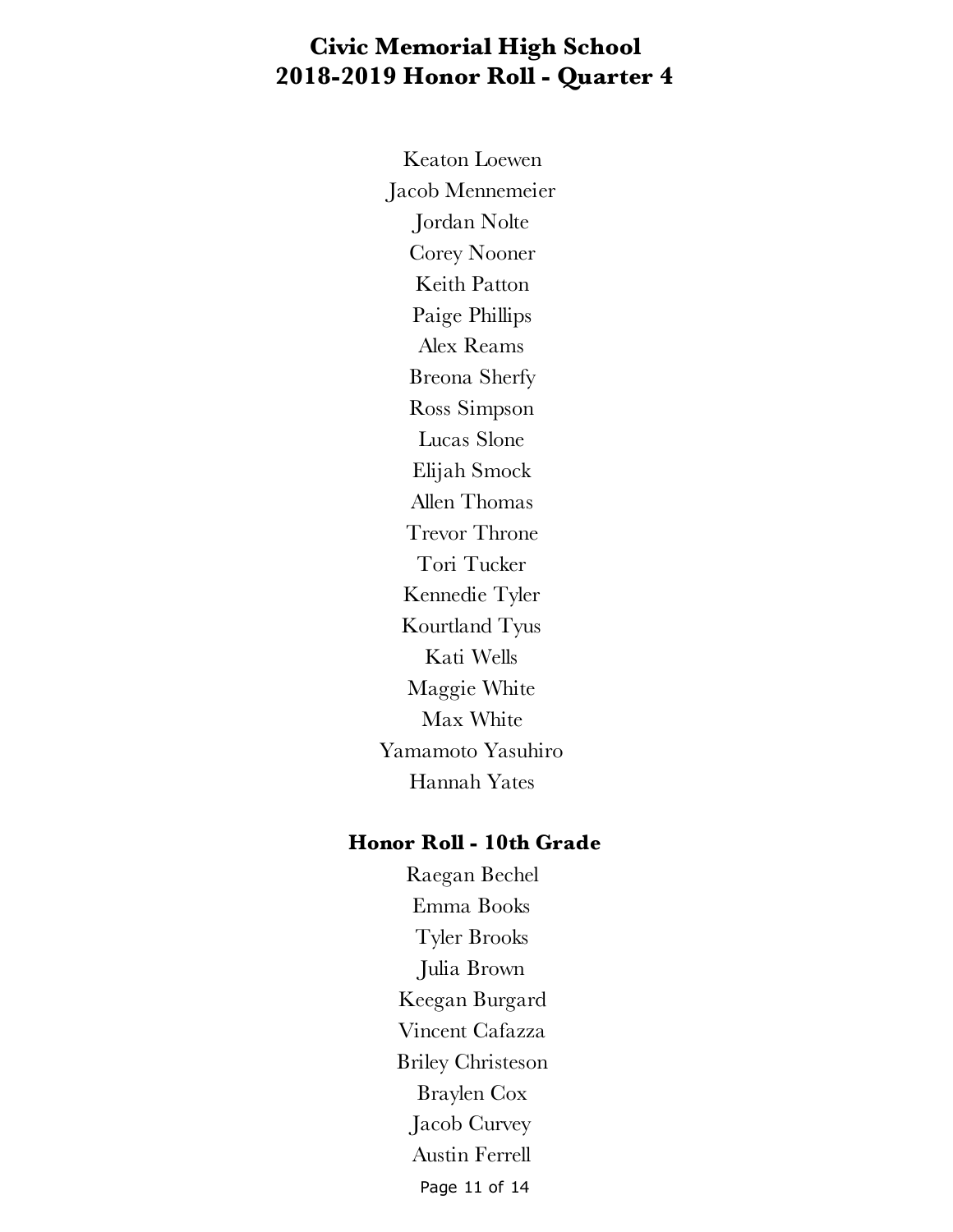Alexander Forrester Taylor Gleason Alyssa Gould Alec Hamby Ian Heflin Jordan Hendricks Cole Klaustermeier Dylan Lee Landon Neilson Samantha Nolte Nicholas Ritchie Hope Rosales Raquel Saviers Katherine Schaaf Rachel Sparrowk Kaelyn Stuller Aleah Thorpe Holland Tieman Emmah Todaro Damon Vatole Luke Vonderheidt Carter Wells Maya Wimberly William Wojcikiewicz Joseph Zinkan

#### **Honor Roll - 9th Grade**

Page 12 of 14 Deacon Anderson Braden Arview Brooke Barker Emma Bollinger Nickolas Brousseau Telyse Busekrus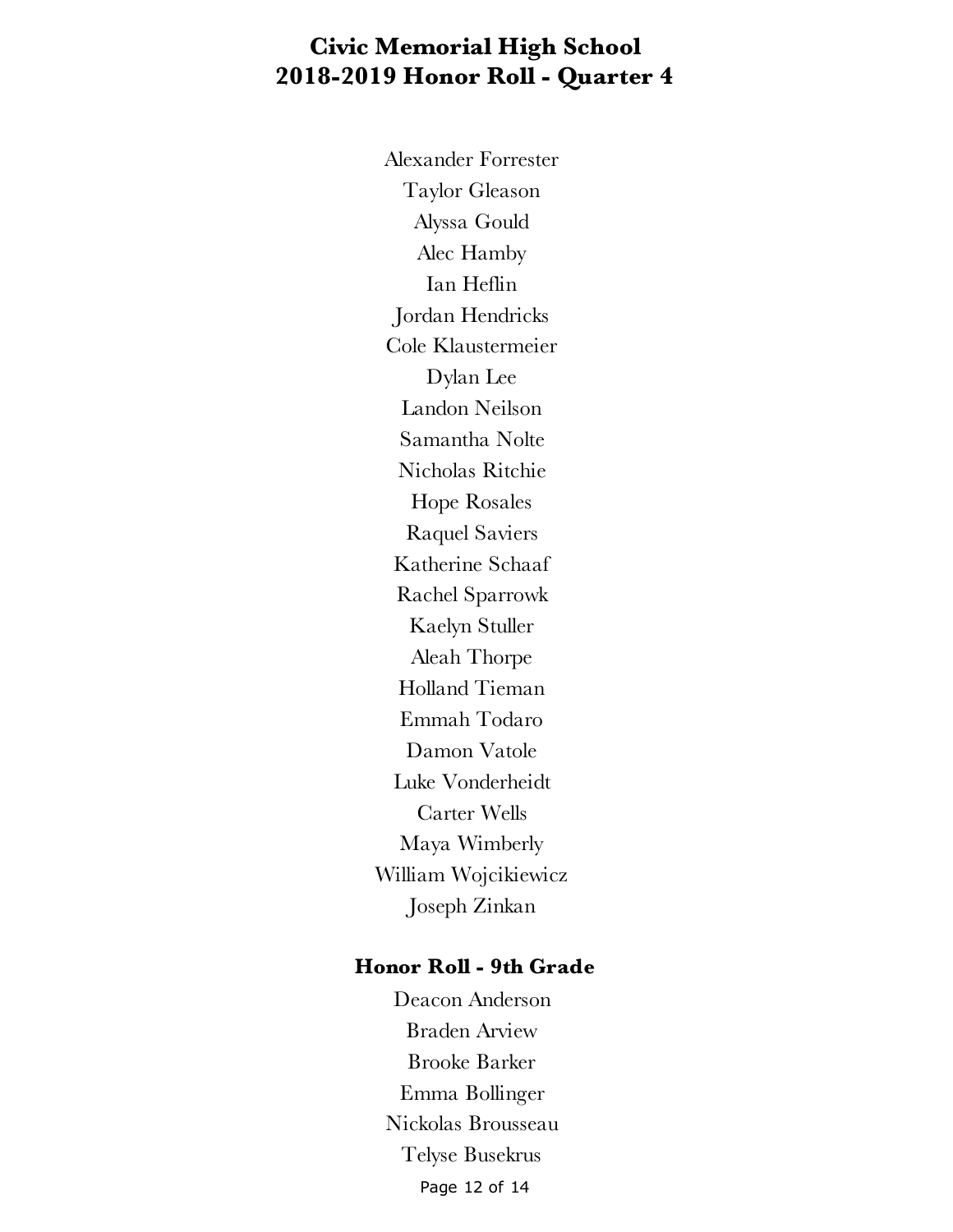Page 13 of 14 Katlyn Busse Tyler Cameron Rachel Chi Claire Christeson Destiny Church Ally Clendenny Jonathon Crady Griffin Crump Chloe Damm Carson Davis Trinity Davis Dalton Drew Gage Elledge Elizabeth Feyerabend Allyson Gerber Miguel Gonzalez Samara Helton Justice Hendricks Melvin Hodge Zora Isken Kara Janssen Kenadee Lambert Clayton Law Abbigail Lesemann Evan Lisenbee Ryan Lynn Kaitlyn McGarvey Bryce McMurray Jack McRae Nathan Mikoff Danielle Milazzo Jaeden Poeling Ashton Reed